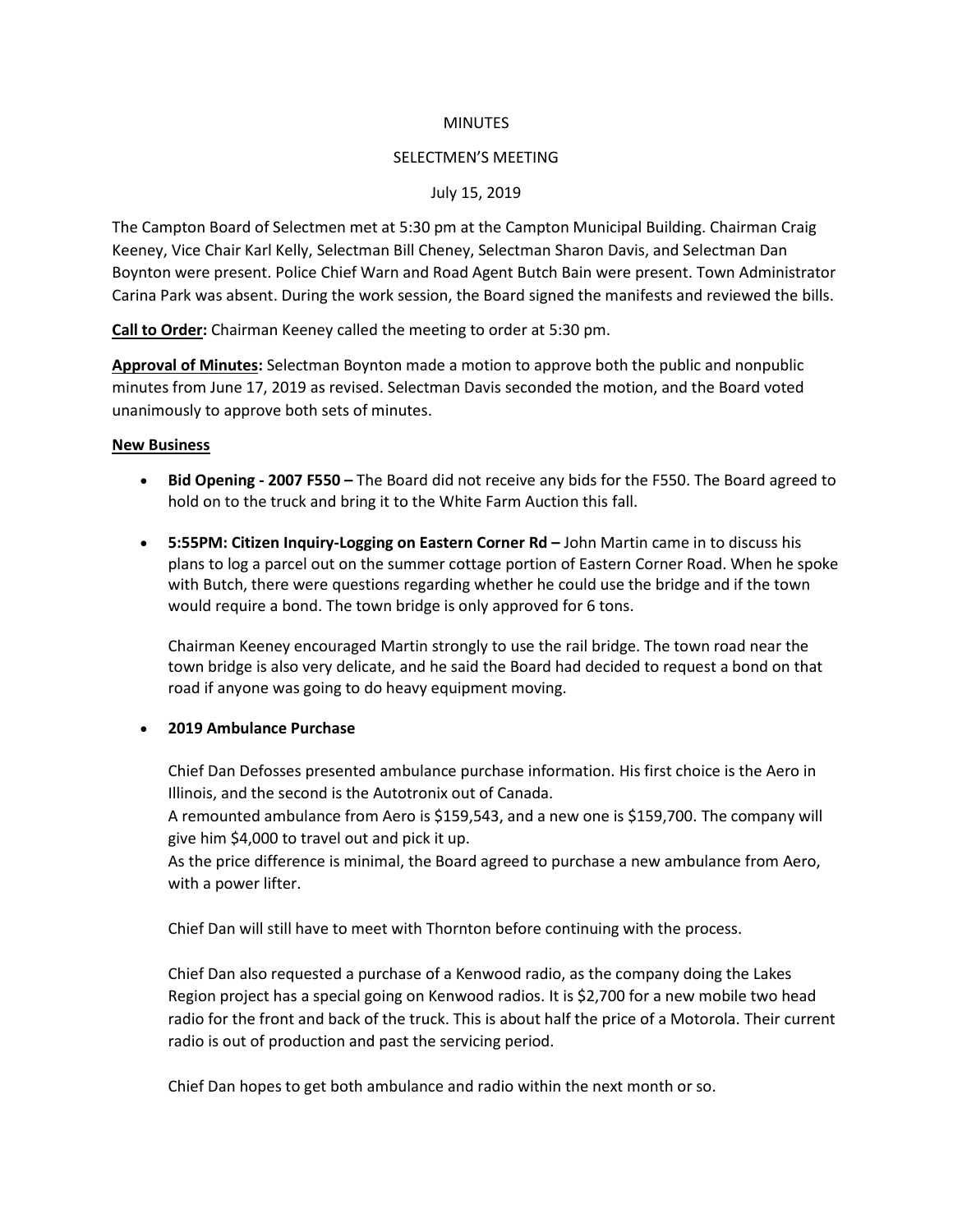## • **Policy Review- Formal Complaint Policy**

Chairman Keeney asked if everyone had reviewed a copy of the complaint form. Selectman Davis saw some issues with the document and suggested the Board meets with Town Counsel to avoid falling into legal trouble.

Selectman Boynton pointed out the issue with the time frames, as the Board only meets every two weeks and he's unsure we should promise swift resolution. Also, some issues are legally required to be addressed in 48 hours by the DES.

Selectman Cheney asked if they could somehow word this form as an insufficiency rather than a complaint.

Chief Warn said that when they receive a complaint the submitter immediately receives a confirmation that it will be taken care of, which helps the person feel heard.

Selectman Boynton liked the idea of checking with other towns' complaint forms. Chairman Keeney said this form was essentially copied from Wentworth. They looked at several forms from different towns and decided this was what they liked. He especially liked that the form included the breakdown of how the process works. They will also look at the Police Chief's and possibly merge the two forms.

#### **Old Business:**

• **Revised Job Descriptions-** Attached is the Fire Chief's job description for review. Selectman Boynton proposed changing the phrase "fire rescue commission," as there is no longer a commission.

**Selectman Davis made a motion to approve the fire chief's job description as revised. Selectman Boynton seconded. All voted in favor, and the motion carried.**

- **Paving** GMI has approved the changes to the paving schedule the Board sent over.
- **Reappointment:**

According to RSA 231, the Board is supposed to re-appoint the road agent position every year. This can be altered to two or three years at town meeting, but either way it has to be appointed.

**Selectman Davis made a motion to reappoint Road Agent Butch for the remainder of the year, until March, when we are supposed to do the annual appointments. Selectman Kelly seconded the motion. All voted in favor, and the motion carried.**